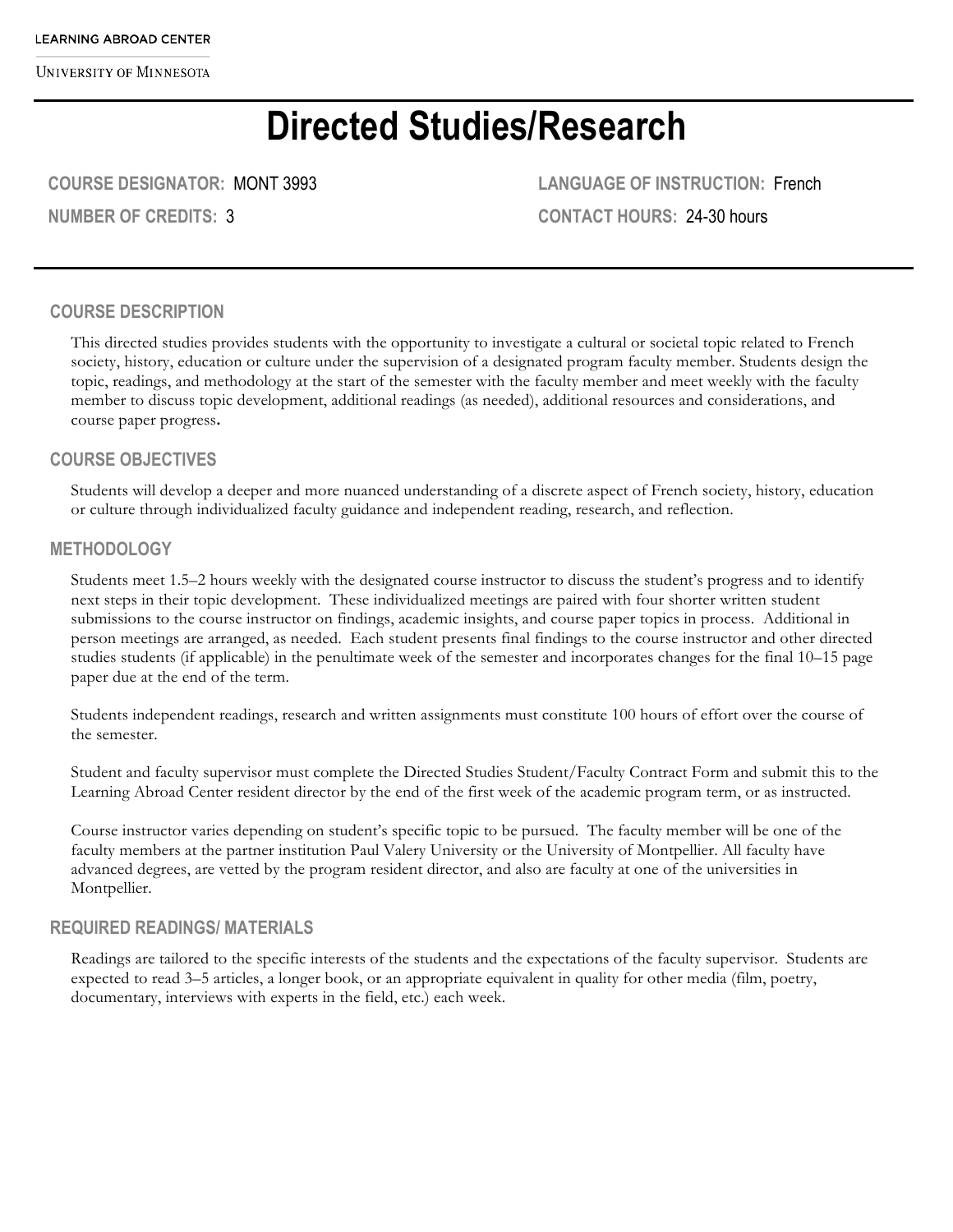#### **GRADING**

| <b>Grading Rubric</b> |           |                                                                                                                                                                                                                                                                                            |  |
|-----------------------|-----------|--------------------------------------------------------------------------------------------------------------------------------------------------------------------------------------------------------------------------------------------------------------------------------------------|--|
| A                     | 93-100    | Achievement that is outstanding relative to the level necessary to meet course requirements.                                                                                                                                                                                               |  |
| $A-$                  | $90 - 92$ |                                                                                                                                                                                                                                                                                            |  |
| $B+$                  | 87-89     | Achievement that is significantly above the level necessary to meet course requirements.                                                                                                                                                                                                   |  |
| B                     | 83-86     |                                                                                                                                                                                                                                                                                            |  |
| $B -$                 | 80-82     |                                                                                                                                                                                                                                                                                            |  |
| $C+$                  | 77-79     | Achievement that meets the course requirements in every respect.                                                                                                                                                                                                                           |  |
| C                     | $73 - 76$ |                                                                                                                                                                                                                                                                                            |  |
| $C-$                  | $70-72$   |                                                                                                                                                                                                                                                                                            |  |
| $D+$                  | $67-69$   | Achievement that is worthy of credit even though it fails to meet fully the course requirements.                                                                                                                                                                                           |  |
| D                     | $60 - 66$ |                                                                                                                                                                                                                                                                                            |  |
| F                     | $0 - 59$  | Represents failure (or no credit) and signifies that the work was either (1) completed but at a<br>level of achievement that is not worthy of credit or (2) was not completed and there was no<br>agreement between the instructor and the student that the student would be awarded an I. |  |

# **SUMMARY OF HOW GRADES ARE WEIGHTED**

| Four shorter written submissions (3–5 pages) | 30%   |
|----------------------------------------------|-------|
| Final course paper (10-15 pages)             | 45%   |
| Oral presentation                            | 10%   |
| Quality of discussion at weekly meetings     | 10%   |
| Quality of course paper outline              | $5\%$ |
| Overall grade                                | 100%  |

# **COURSE CONTENT**

# WEEK 1: INTRODUCTORY MEETING

Establish topic focus, grading expectations, readings, weekly meeting schedule, week 2 assignments/readings, complete LAC Directed Studies Student/Faculty Contract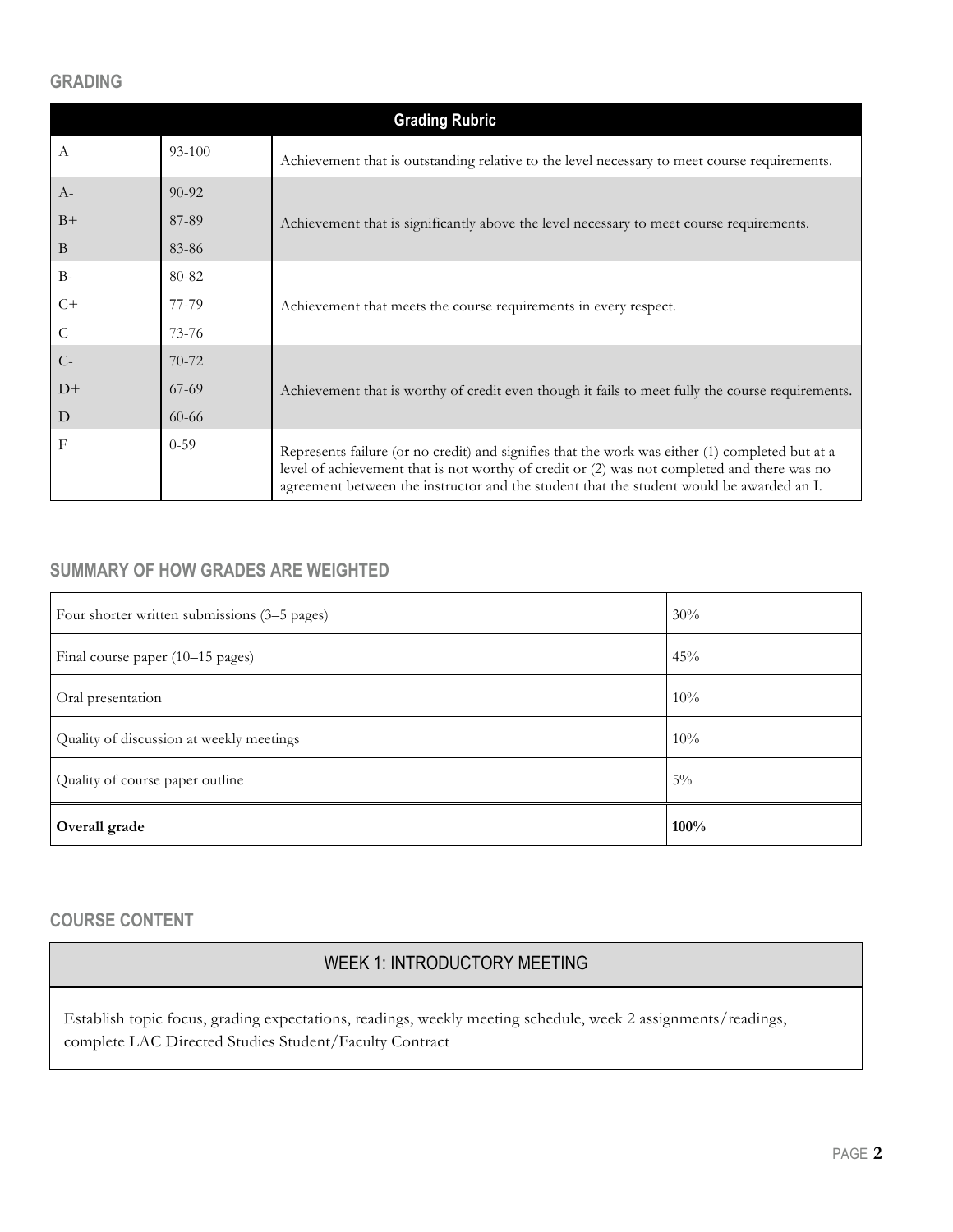## WEEK 2: CONTINUED CONSULTATION AND PROGRESS REPORT

• Weekly meeting to discuss assignment, readings, topic focus

## WEEK 3: CONTINUED CONSULTATION AND PROGRESS REPORT

- Weekly meeting to discuss assignment, readings, topic focus
- Feedback on first written assignment

## WEEK 4: CONTINUED CONSULTATION AND PROGRESS REPORT

Weekly meeting to discuss assignment, readings, topic focus

## WEEK 5: CONTINUED CONSULTATION AND PROGRESS REPORT

- Weekly meeting to discuss assignment, readings, topic focus
- Feedback on second written assignment

## WEEK 6: CONTINUED CONSULTATION AND PROGRESS REPORT

Weekly meeting to discuss assignment, readings, topic focus

## WEEK 7: CONTINUED CONSULTATION AND PROGRESS REPORT

- Weekly meeting to discuss assignment, readings, topic focus
- Course paper outline due

# WEEK 8: CONTINUED CONSULTATION AND PROGRESS REPORT

• Weekly meeting to discuss assignment, readings, topic focus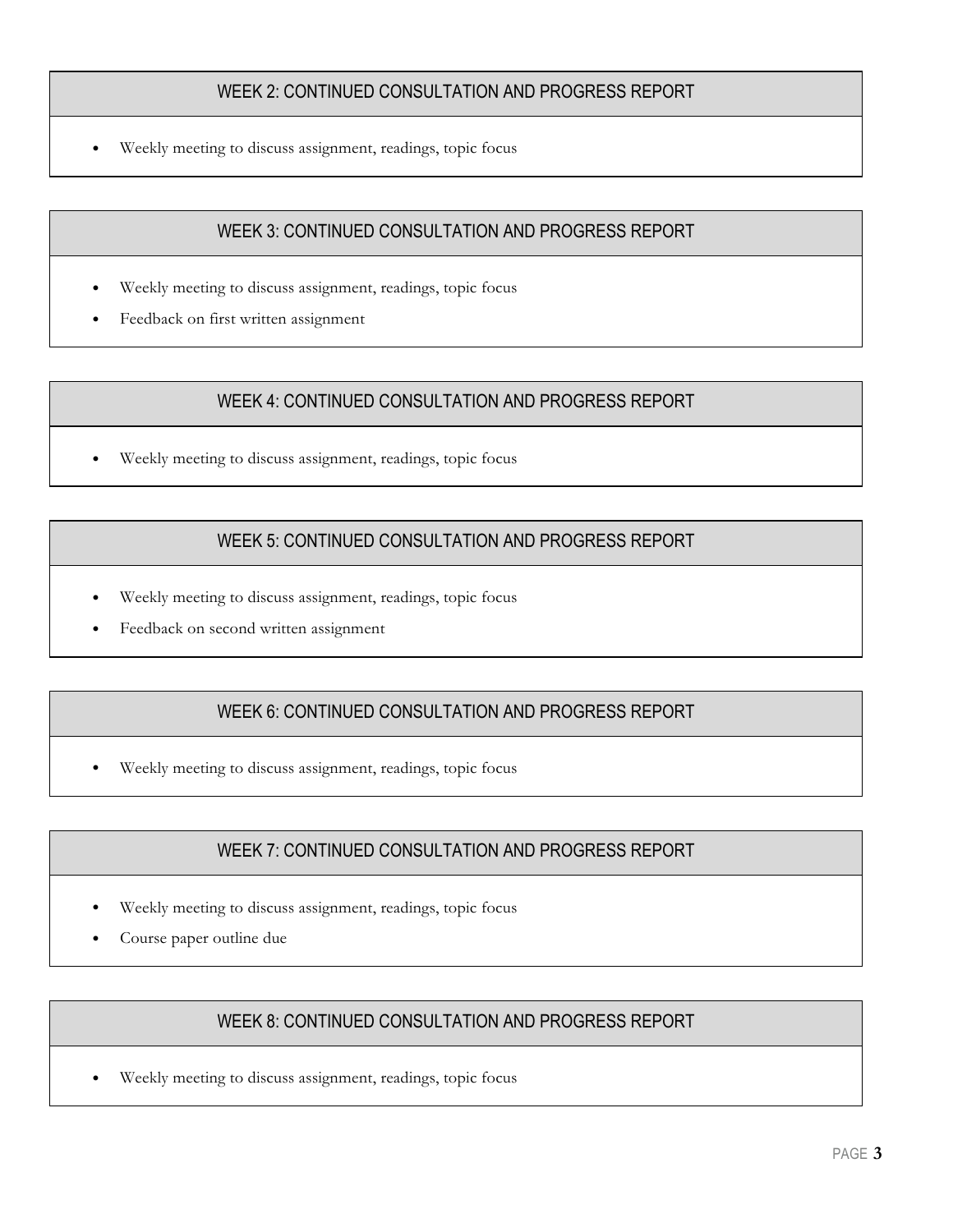## WEEK 9: CONTINUED CONSULTATION AND PROGRESS REPORT

- Weekly meeting to discuss assignment, readings, topic focus
- Feedback on third written assignment

## WEEK 10: CONTINUED CONSULTATION AND PROGRESS REPORT

• Weekly meeting to discuss assignment, readings, topic focus

## WEEK 11: CONTINUED CONSULTATION AND PROGRESS REPORT

- Weekly meeting to discuss assignment, readings, topic focus
- Feedback on fourth written assignment

## WEEK 12: CONTINUED CONSULTATION AND PROGRESS REPORT

• Weekly meeting to discuss assignment, readings, topic focus

# WEEK 13: CONTINUED CONSULTATION AND PROGRESS REPORT

- Weekly meeting to discuss assignment, readings, topic focus
- Feedback on fifth written assignment

# WEEK 14: CONTINUED CONSULTATION AND PROGRESS REPORT

• Weekly meeting to discuss assignment, readings, topic focus

# WEEK 15: CONCLUDING MEETING

- Summative meeting
- Course paper due